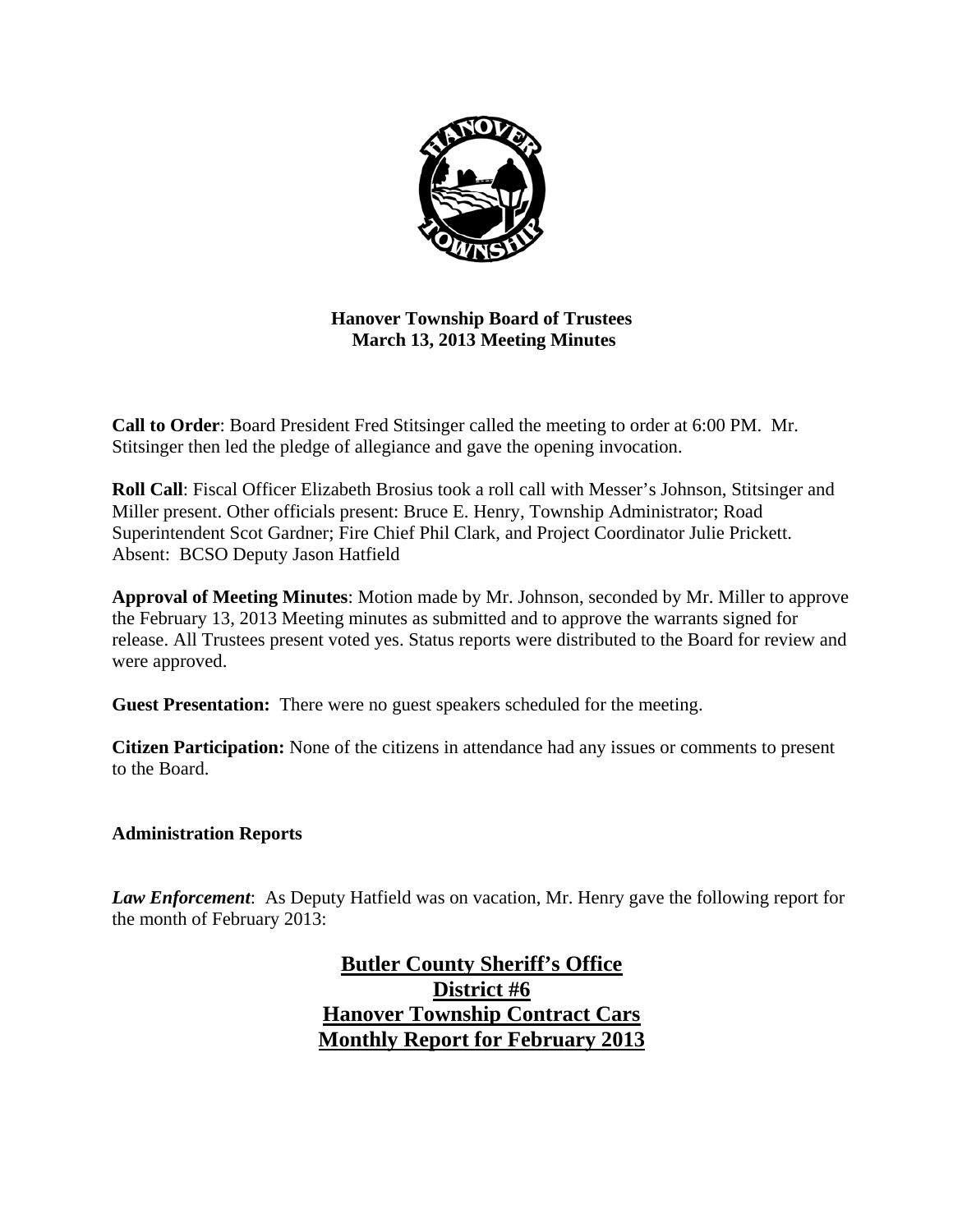| <b>Activity Area</b><br><b>Month Totals</b> |                |
|---------------------------------------------|----------------|
| Dispatched Calls: 139                       | 259            |
| Felony Reports: 3<br>$\bullet$              | 08             |
| Misdemeanor Reports: 11                     | 19             |
| Non-Injury Crash: 07                        | 14             |
| Injury Crash: 8                             | 14             |
|                                             |                |
|                                             | .55            |
| Assists/Back Up: 50                         | 97             |
| Felony Arrests: 1                           | 02             |
| <b>Misdemeanor Arrests: 04</b>              | 07             |
| <b>OMVI</b> Arrests: 2                      | 05             |
|                                             | .14            |
| Traffic Stops: 35                           | 61             |
| <b>Moving Citations: 16</b>                 | 24             |
| <b>Warning Citations: 20</b>                | 38             |
| FI Cards: 0                                 | 00             |
| Civil Papers Served: 0                      | 0 <sup>0</sup> |
| <b>Business Alarms: 4</b>                   | 09             |
| <b>Residential Alarms: 10</b>               | 24             |
| Special Details: 1                          | 04             |
| COPS Times: $6660$ ( <i>Min.</i> )          | 12575          |
| <b>Vacation Checks: 42</b>                  | 77             |
|                                             |                |

Reporting Deputies: T. Lentz and J. Hatfield/ Report prepared by HT Administration Special Note: N/A

*Fire/EMS*: The Fire Department report for the month of February 2013 had not been submitted and was unavailable for the Board meeting. Chief Clark indicated he would follow-up with department officers.

*Road/Cemetery*: Mr. Gardner presented the following report for the month of February 2013:

#### **SUPERINTENDENT'S REPORTS (March 13, 2013)**

Millville Cemetery Operations Report February 1 through February 28, 2013

| 0 Graves sold to Township residents----------------------\$               | 0.00      |
|---------------------------------------------------------------------------|-----------|
| 2 Graves sold to nonresidents---------------------------------\$ 1,790.00 |           |
|                                                                           | 0.00      |
|                                                                           | 5,400.00* |
|                                                                           | 0.00      |
|                                                                           | 0.00      |
| Foundation and Marker installation fees---------------\$ 1,555.20         |           |
|                                                                           | 8,745.20  |
| she a choose                                                              |           |

 **\*6 @ regular fee of \$900**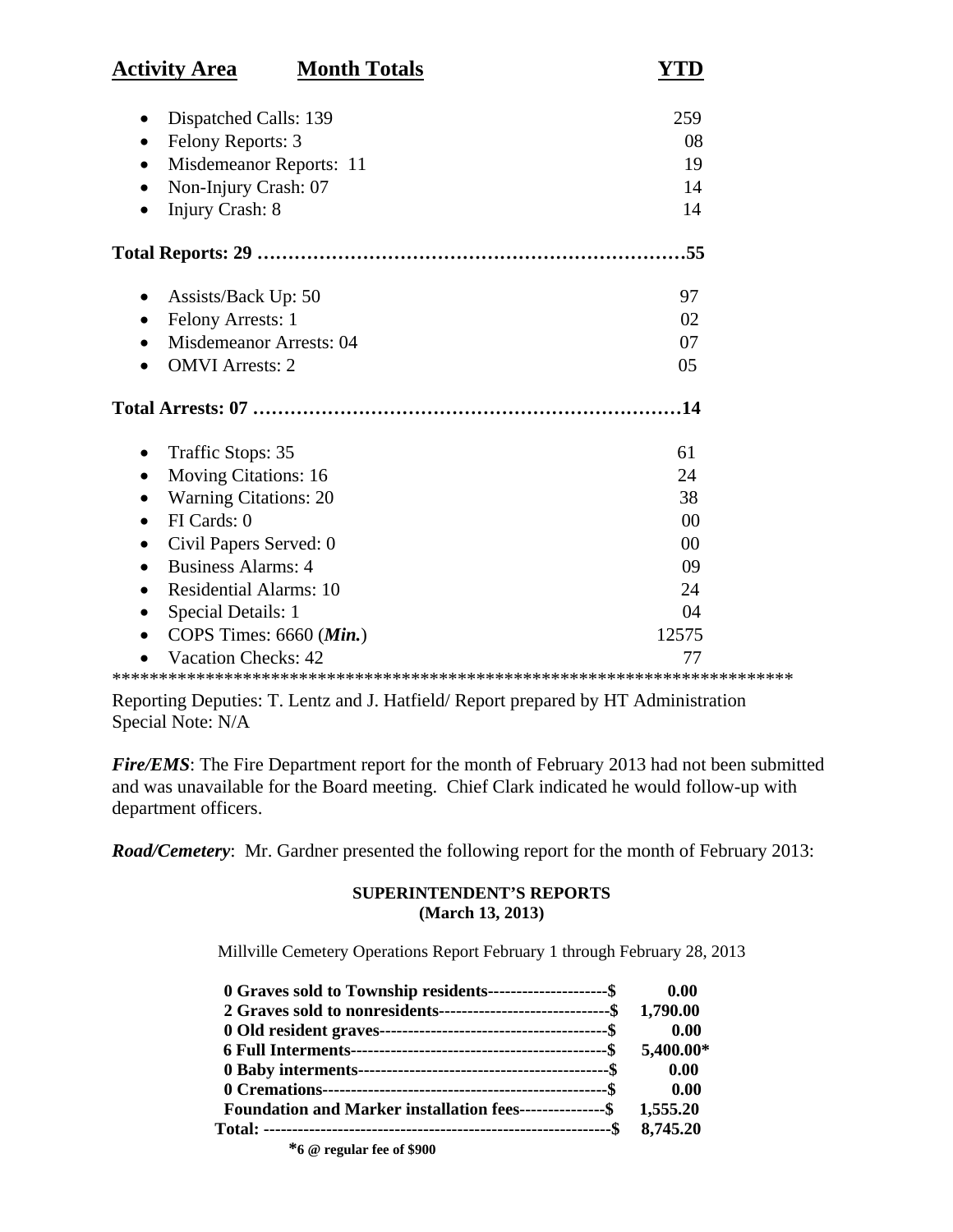**Other Cemetery Activities:** 

- **1. Topped off and leveled 9graves**
- **2. Picked up all trash in the Cemetery**
- **3. Assisted with snow removal**

#### **Road, Streets and Park (Scot Gardner)**

- 1. Installed 30 "no parking" signs in Alamo Heights.
- 2. Repaired pothole on Salman Road off Stillwell and pothole on Vizedom Road.
- 3. Cut up fallen trees on Salman Road off Stahlheber and on Salman Road off Stillwell.
- 4. Performed paint work in the Community Center.
- 5. Performed ice and snow control on February 1, 2, 3, 4, 16, 21, and 22.
- 6. Installed new toilet in the Community Center.
- 7. Installed chair rail in the office lobby and the Community Center entrance lobby.
- 8. Continued work on our road sign replacement program.
- 9. Performed monthly park, truck and storm water inspections.

#### *Administrator's Report*

Mr. Henry presented the following report to the Board:

#### **Administrator February 2013 Summary Report (Presented March 2013)**

- **Property Acquisition**: Continued work on the purchase of 19.184 acres on Old Oxford by meeting with the Eaton Family on February27, 2013. We completed a walk-through of the structures and discussed contract points/terms.
- **Community Development Block Grant:** The Township received word that none of the three applications submitted were funded.
- **Fire Department**: Worked with the Chief on drafting Ohio Fire Code Inspection Policy to be issued to the department.
- **Board and Financial Reports**: Obtained data from the Fiscal Officer and prepared Township funds analysis for the monthly Board meeting. Prepared Trustee packets. Prepared numerous contracts and permits for facility rentals.
- **Park Project- Miami University**: A check was delivered to the Township totaling \$4,065.53 by Miami University students to be matched with Township funds to construct a handicap swing area in the park. The equipment has arrived and when weather permits, work will commence on the project.
- **Park Restroom Damage:** Grant pending for a new restroom was not funded; continuing use of Rumpke temporary restrooms until a final decision is made as to the next step.
- **Fleet Fuel Cards:** Preparing documents and set up for a fleet fuel system and tracking. The program should become operational in March or April.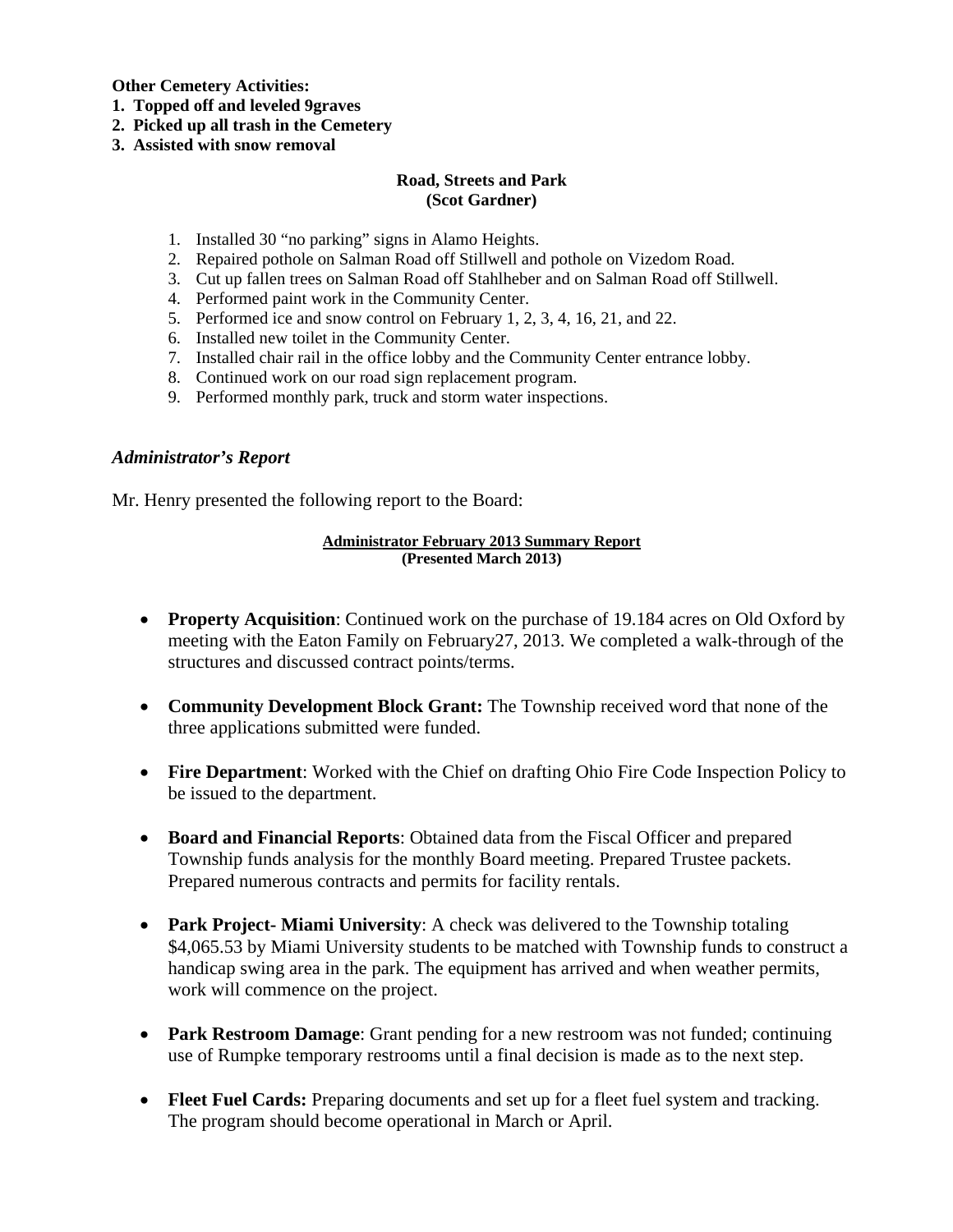- **Personnel Policies**: Continued working on certain items for Township Policy approval either in March or April in areas where we need clarification or a new policy.
- Indigent Burial Policy: Prepared an updated policy for the Millville Cemetery for indigent burials based upon state statutes and AG opinions.
- **Community Connections Grants**: Two grant packages were prepared and delivered to the Butler Rural Electric Cooperative for park equipment and a water rescue craft for the Fire Department.

# **Personnel Actions and Other Items of Note**

**Personnel Investigations and Follow up:** As the Board was briefed earlier, actions have been taken to address corrective personnel matters in regard to scrapping and follow up on an issue originating within the Fire Department on February 24, 2013. Investigation and reviews were completed. A new procedure was put into place to document receipts, cash and deposits.

**Resignation:** Tanner Donaldson, Trainee resigned from the Fire Department effective March 6, 2013 to the Fire Chief and Township Administrator.

**For the March meeting record from the Fire Chief (Fire Department)**: Letters were sent to the following members who have effectively resigned for non responsiveness:

- > Thomas Christopher
- > Tad Preston
- Robert Settles
- $\triangleright$  Mindy Settles

Susan Luttrell was mentioned last month but she made contact and requested an indefinite leave of absence which was approved by the Fire Chief.

*Consideration for Cost of Living Increase for staff:* In February I prepared for your consideration a recommendation that increases Road, Cemetery and PT positions by a certain percentage. I provided a handout that explored the cost and rationale. For the Fire Department, some considerations have been worked on for your review, as generally Fire Department raises take effect in April.

## **Of Note- Budget Information**

*Certificate of Estimated Resources for 2013*: all funds *\$3,195,213.32* (adjusted in March) *Appropriated in February*: \$2,981,286.25; *\$208,927.07* unappropriated amount as of this date. Adjusted in March to reflect change.

*Carry Over from 2012*: all funds: \$1,482,963.12 General Fund: \$779,781.44 Fire/EMS Fund: \$263,024.28 Debt Service Fire/EMS 2013: \$168,043.00

*Also included with the Administrator's Report were year-to-date revenue and expenditure reports.*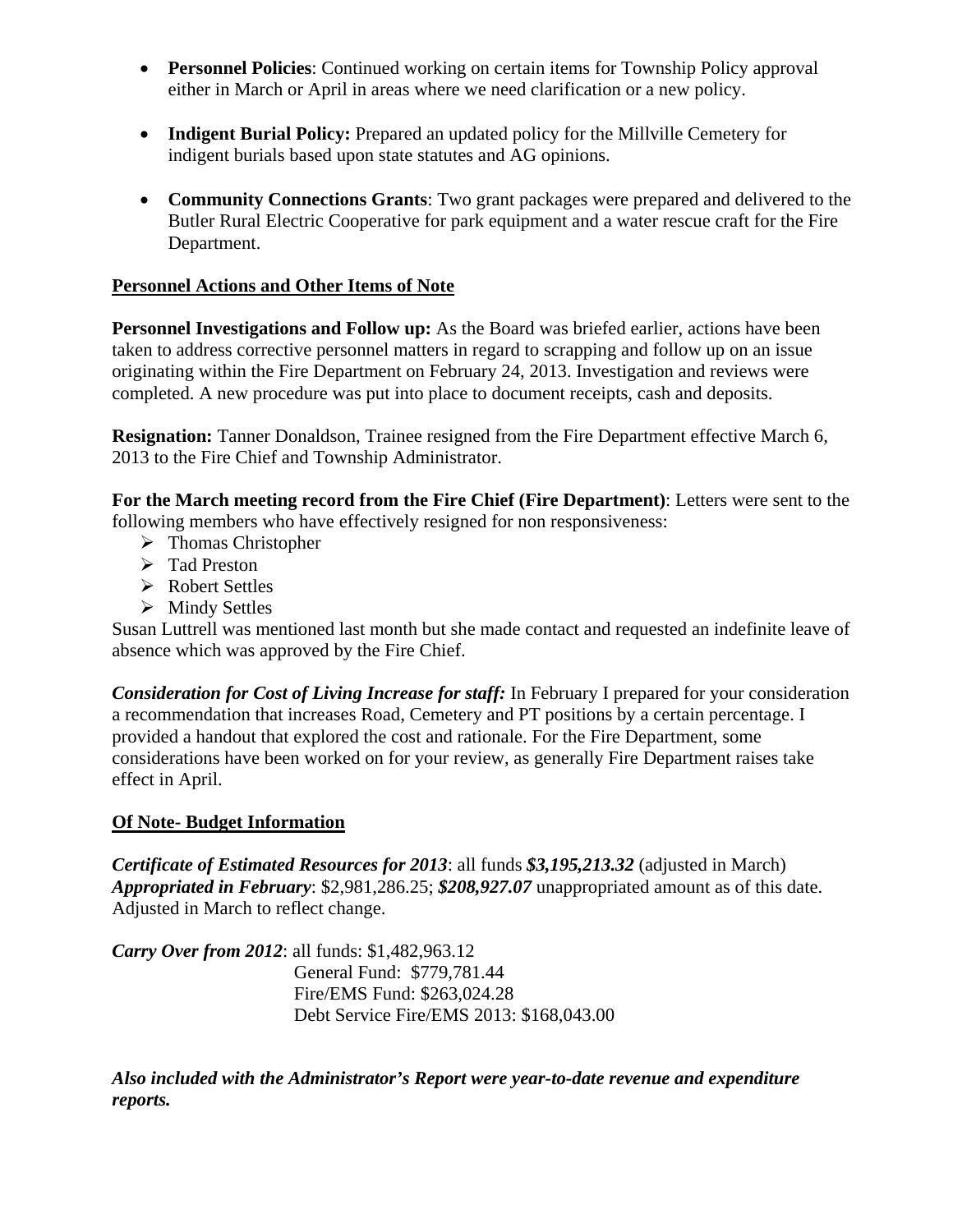#### **Old Business**

*Handicap Swing Project/Miami University:* Mr. Henry reported that the funds for the handicap swing equipment had been received from the Miami University students. Safety-approved wood chips are to be delivered. When the weather improves and the ground dries, the swing will be installed in the open space near the ball field fence by the playground area.

*Clarification – Rules of Conduct*: Mr. Henry distributed copies of the Township's Rules of Conduct to the Trustees and asked them to refer to *sub-item r. (Unauthorized possession of Firearm on Township Property).* Mr. Henry explained that notices are posted on all Township buildings stating that firearms are prohibited on the premises. A question has been raised regarding whether this prohibition applies to individuals who possess concealed carry permits. Mr. Henry recommended the Board strictly interpret the Rules of Conduct and make no exceptions to allow individuals with concealed carry permits to bring firearms on Township premises. Mr. Stitsinger stated it was his understanding that even with a concealed carry permit, an individual cannot bring a firearm into a government building. Mr. Miller and Mr. Johnson agreed. Mr. Johnson stated the Township had to follow the Ohio Revised Code in this matter and that only law enforcement personnel are permitted to bring a firearm into Township buildings. All three Trustees took the position that no exceptions were to be made to the Township's Rules of Conduct provisions regarding firearms on Township property.

*Amend Resolution No. 20-13 Appropriations*: The Fiscal Officer received revised information from the County Auditor's Office after the February Board meeting which adjusted the overall available funds. Therefore, Mr. Henry requested that Section I. of Resolution No. 20-13 passed February 13, 2013 be amended as follows:

**Section I.** That to promote sound and efficient fiscal operations for the Township, Permanent Appropriations for Fiscal Year 2013 are hereby approved as recommended by the Fiscal Officer set forth in the attachment labeled: "Attachment Resolution No. 20-13" reflecting a total of *\$3,195,213.32* appropriated (leaving *\$208,927.07* unappropriated) for all funds including Carry Over unencumbered funds.

Moved by Mr. Miller, seconded by Mr. Johnson, to amend Section I. of Resolution No.20-13 as reflected above. After discussion, a roll call vote was taken with all three Trustees voting "yes."

*Other Old Business:* There was no other Old Business.

#### **New Business**

*Resolution No. 25-13 Approve Agreement with BCEO/Salt Order:* Mr. Henry explained the purpose of this resolution was to authorize the annual salt purchase agreement the Township enters into with the County and other townships in order to make a joint purchase to get a more favorable price for salt. After some discussion, Mr. Johnson made a **motion** to adopt Resolution No. 25-13 which was seconded by Mr. Miller. Upon roll call, Mr. Johnson and Mr. Miller voted yes. Mr. Stitsinger abstained.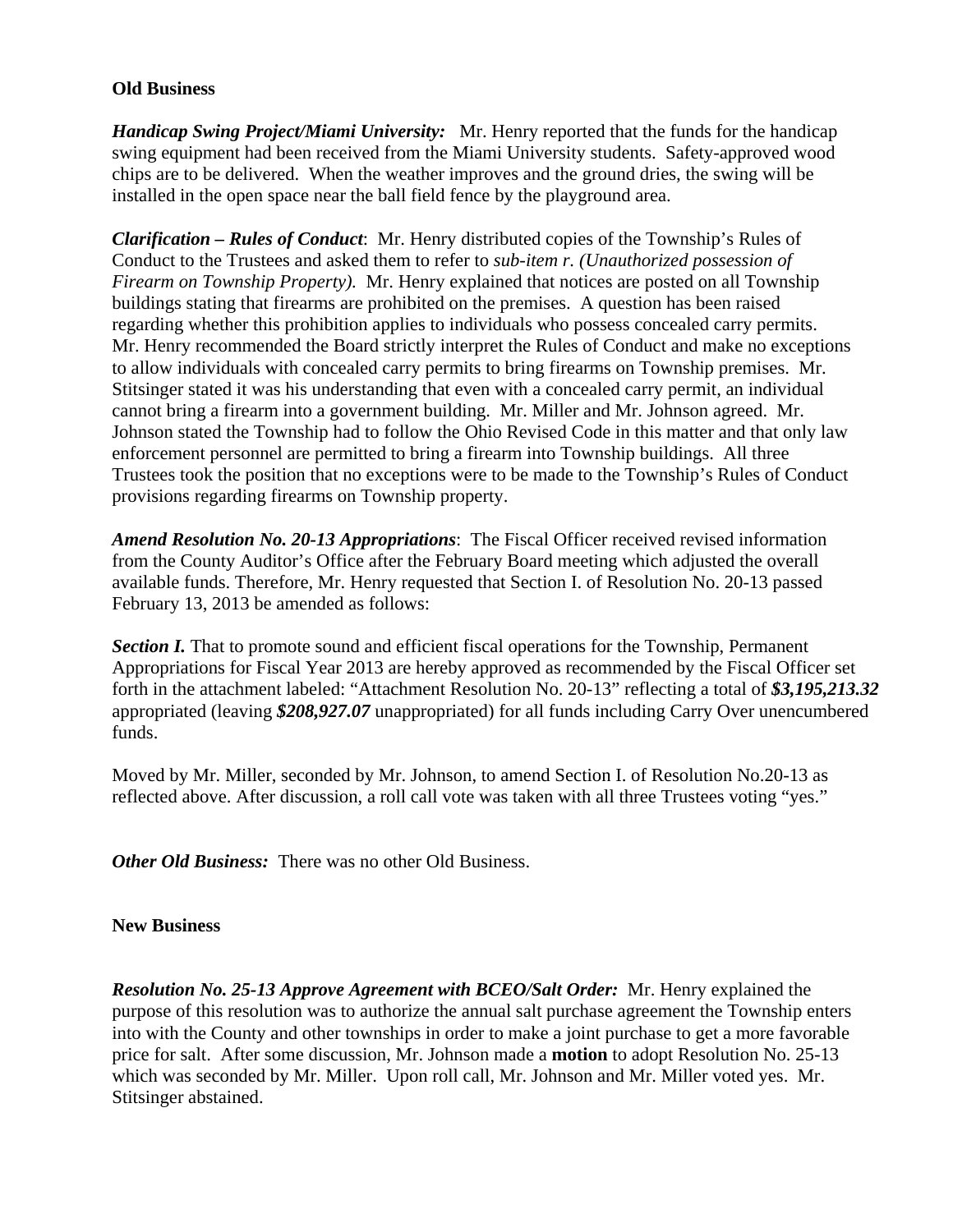## **Resolution No. 25-13 Authorizing Contract with Butler County Engineer's Office for Road Salt**

*Whereas*, Hanover Township annually enters into an agreement for the purchase of road salt through the Butler County Engineer's Office; and

*Whereas* the Butler County Engineer's Office meets all applicable State and local requirements through its bid process for road salt; and

*Whereas*, in order to save money and expedite the bidding process, it benefits the Township to enter into an agreement with the Butler County Engineer's Office for road salt in the 2013-2014 winter season,

# *Now therefore be it resolved by the Board of Township Trustees of Hanover Township Butler County, Ohio*

**Section I.** That the Board of Trustees of Hanover Township authorize entering into an agreement to participate with the Butler County Engineer's Office for the bidding and purchasing of road salt for the 2013-2014 winter season.

**Section II**. That the Township Administrator is hereby authorized to file and sign all documents associated herewith including the forwarding of the estimated salt needed as prepared by the Road Superintendent.

The foregoing resolution was adopted in an open public meeting and is a reflection of the official action taken by the Board of Trustees of Hanover Township Butler County, Ohio on the  $13<sup>th</sup>$  day of March 2013.

| <b>Board of Trustees</b> | Vote | <b>Attest and Authentication:</b> |
|--------------------------|------|-----------------------------------|
| Fred J. Stitsinger       |      |                                   |
| Larry Miller             |      | Elizabeth A. Brosius              |
| Douglas L. Johnson       |      | Fiscal Officer/Clerk              |

.

*Resolution No. 26-13 Approve Updated Indigent Burial Policy:* Mr. Henry explained that he and Jon Goldsberry reviewed State law and the Township's policy regarding indigent burials and they are recommending some revisions to the Township's Indigent Burial policy and the creation of new forms to be consistent with State statutes. Mr. Henry noted that he could only recall one indigent burial in the last three years. After some discussion, Mr. Miller made a **motion** to adopt Resolution No. 26-13 which was seconded by Mr. Johnson. Upon roll call, all three Trustees voted yes.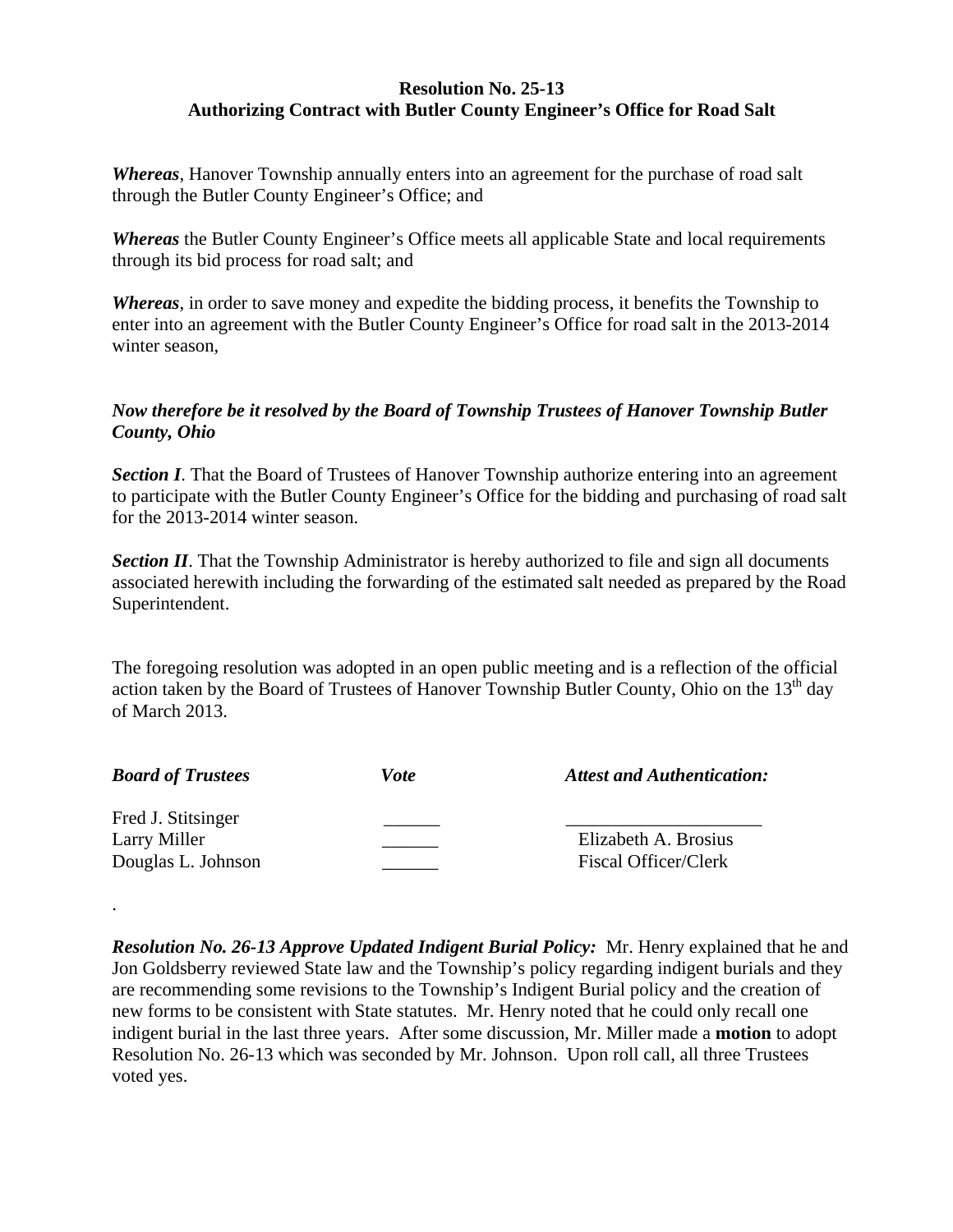## **Resolution No. 26-13 Approving Indigent Burial Policy and Forms as Updated and Attached for the Operation of the Millville Cemetery**

*Whereas*, the Cemetery Sexton and Township Administrator have been reviewing ORC changes and policy questions about indigent burials; and

*Whereas,* there are certain suggested changes recommended to update the practice associated with indigent burials at the Millville Cemetery; and

*Whereas*, in order to promote efficient operations and to eliminate potential confusion regarding indigent burials, a clarified written policy and forms are recommended,

# *Now Therefore Be It Resolved by the Board of Township Trustees of Hanover Township Butler County, Ohio*

**Section I.** That the Board of Trustees of Hanover Township hereby approves the Indigent Burial Policy and related forms shown as an attachment labeled "Attachment Resolution No. 26-13" for the operation of the Millville Cemetery. Further, the Township Administrator is hereby authorized to make any necessary changes that are required by statute in the future and to keep the Board advised of any such changes.

**Section II**. That the Cemetery Sexton and Township Administrator are hereby authorized to implement the elements as set forth through this resolution.

The foregoing resolution was adopted in an open public meeting and is a reflection of the official action taken by the Board of Trustees of Hanover Township Butler County, Ohio on the  $13<sup>th</sup>$  day of March 2013.

| <b>Board of Trustees</b> | Vote | Attest:              |
|--------------------------|------|----------------------|
| Fred J. Stitsinger       |      |                      |
| Larry Miller             |      | Elizabeth A. Brosius |
| Douglas L. Johnson       |      | Fiscal Officer/Clerk |
|                          |      |                      |

## **Resolution No. 26-13 Attachment Indigent Burial Policy**

Pursuant to provision set forth in the Ohio Revised Code Sections 9.15, 1713.34 and 5101.521 Hanover Township has established guidelines and procedures for a determination of indigent burials and for the handling of such matters.

1. When the body of a deceased person is found in Hanover Township and such person was not an inmate of a correctional, benevolent or charitable institution of the State of Ohio, and the body is not claimed by any person for private internment or cremation at the person's own expense, or delivered for the purpose of medical, surgical or dissection studies (ORC 1713.34), it shall be handled as follows: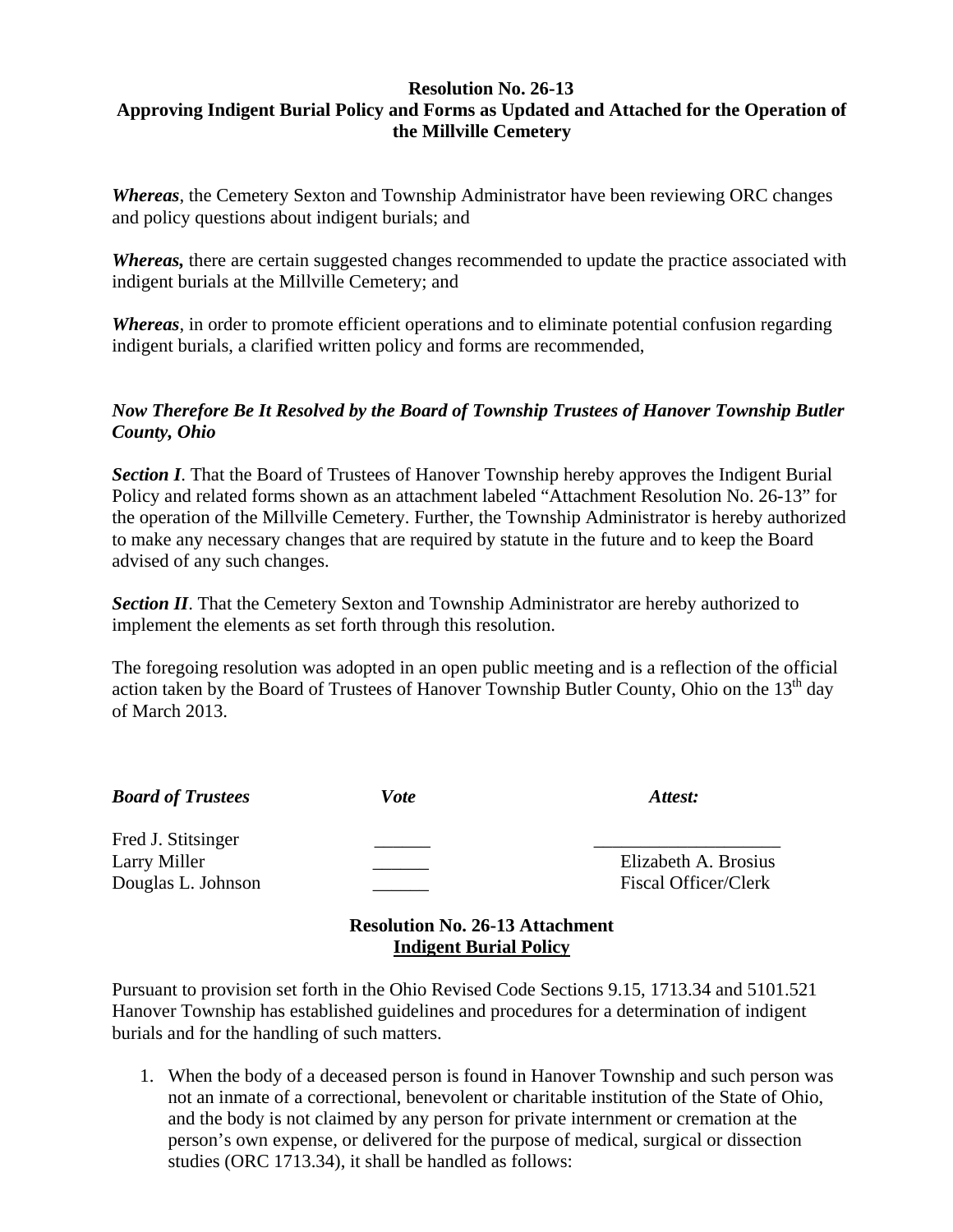- a) If the person was a legal resident of the Township and there is no known next of kin, the deceased shall be buried at the expense of the Township based upon the determination of the legal residence of the deceased.
- b) If the deceased has assets on account with a nursing home or similar facility, the Township shall make a claim to said facility for reimbursement of its costs.
- c) Hanover Township shall provide a grave or cremation area, a grave marker and the opening/closing costs for the burial of the remains.
- d) Indigent deceased veterans shall be provided for under the provisions of 5901.25 of the Ohio Revised Code. The Veterans Service Commission of Butler County shall be contacted to make the proper arrangements.
- e) The remains of the deceased shall be buried in an area designated by the Cemetery Sexton in Millville Cemetery.
- 2. The Hanover Township Indigent Burial Program is not a supplemental program. Funeral Home personnel shall not be entitled to any funds except for the amount of \$800.00 for each indigent service which includes cremation but not any visitation or formal service.
	- a) Funeral homes shall make an attempt to ascertain if the deceased is a veteran and be aware of the provisions of Ohio Revised Code 5901.25. The Funeral home shall notify the Township if the deceased is determined to be a veteran.
- 3. In accordance with Section 5101.521 of the Ohio Revised Code, Hanover Township will cooperate with an indigent person who claims the body of a loved one. The Township will consider the preferences and sensibilities of the claimant within appropriate financial limitations. The Township's responsibility to provide for cremation, internment and a plaque.
	- a) The referenced Ohio Revised Code section does not authorize an indigent person to claim a body, make independent arrangements for a private funeral and have the bill sent to the Township. The Township shall not accept or honor a bill made under such circumstances.
	- b) Veterans provisions may apply under such circumstances and the Butler County Veterans Commission shall be contacted.
- 4. For purposes of this policy as set forth in Ohio Attorney General opinions, the term "indigent" encompasses individuals who are poor, needy, destitute or in poverty. To make this determination such elements for making this determination may include but is not limited to real or personal property owned; employment benefits, pensions; annuities; inheritances; insurance policies; outstanding debts, liabilities and obligations; and any other relevant considerations concerning the financial condition of an individual.
	- a) The Township Administrator and/or Cemetery Sexton of the Township are authorized to prescribe the necessary forms/guidelines for determination of indigence and residency in accordance with Ohio Revised Code provisions and interpretations thereof by the Ohio Attorney General.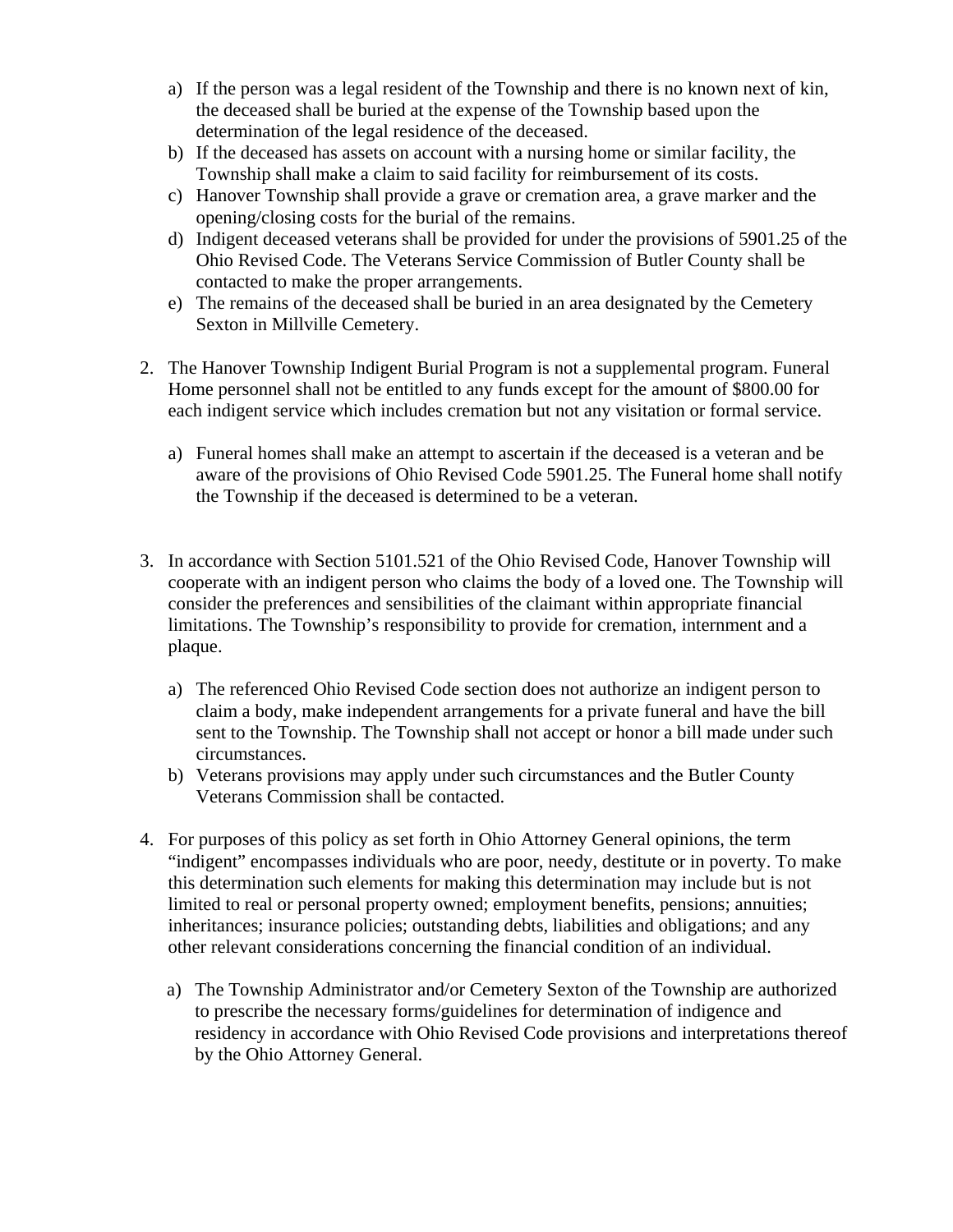dates *Resolution No. 27-13 Cemetery Rules Amendments:* Mr. Henry explained that he and Jon Goldsberry were recommending creating a *Scattering Garden* for cremains and also recommending changing fees for some cemetery services to ensure that fees are in line with the services being provided. After some discussion, Mr. Stitsinger made a **motion** to adopt Resolution No. 27-13 which was seconded by Mr. Miller. Upon roll call, all three Trustees voted yes.

#### **Resolution No. 27-13**

## **Approving Amendments to the Cemetery Regulations, Policies, and Fees for the Millville Cemetery as Set Forth in the Attachment Labeled "Resolution No. 27-13 Cemetery Rule Amendments"**

*Whereas*, the Cemetery Sexton and Township Administrator have been reviewing fee structures and questions that have arisen about cemetery issues; and

*Whereas,* the Board of Trustees have been presented with said proposed changes; and

*Whereas*, in order to promote efficient operations and insure fees are in line with services provided certain changes have been recommended for adoption,

## *Now Therefore Be It Resolved by the Board of Township Trustees of Hanover Township Butler County, Ohio*

**Section I**. That the Board of Trustees of Hanover Township approve Resolution No.27-13 approving amendments to the regulations, policies, and fee structure to be effective April 1, 2013 as recommended as set forth in the attachment hereto labeled "Attachment to Resolution No. 27- 13 Cemetery Rule Amendments".

**Section II**. That the Cemetery Sexton and Township Administrator are hereby authorized to implement the elements as set forth through this resolution.

The foregoing resolution was adopted in an open public meeting and is a reflection of the official action taken by the Board of Trustees of Hanover Township Butler County, Ohio on the  $13<sup>th</sup>$  day of March 2013.

| <b>Board of Trustees</b> | Vote | Attest:              |
|--------------------------|------|----------------------|
| Fred J. Stitsinger       |      |                      |
| Larry Miller             |      | Elizabeth A. Brosius |
| Douglas L. Johnson       |      | Clerk/Fiscal Officer |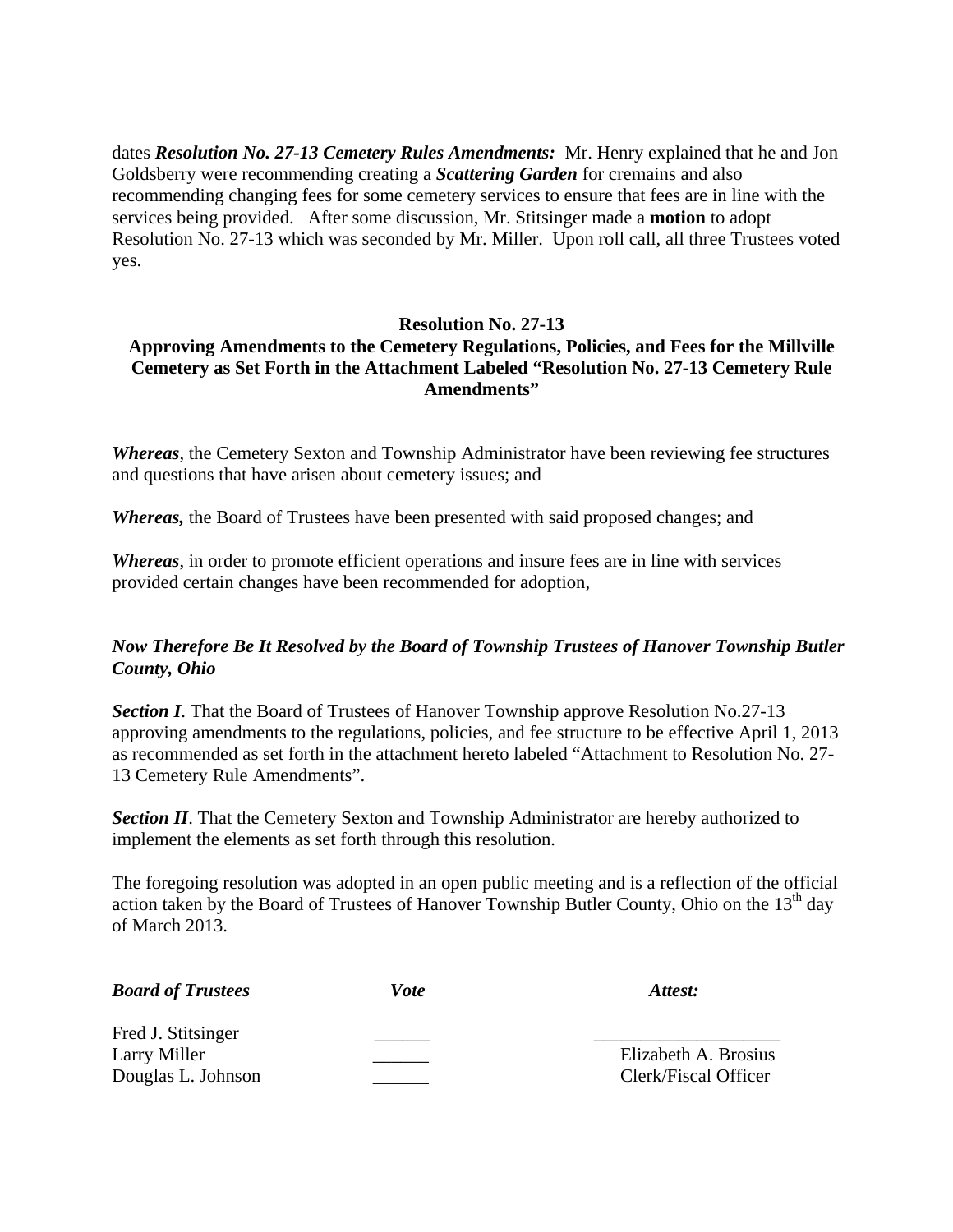## **Resolution No. 27-13 Attachment Millville Cemetery Suggested Rule Changes and Amendments March 2013**

1. Scattering Garden: In the southwest area near the corner of the cemetery service building behind the stone wall location, establish a 40 X 40 area dressed up with flowers and shrubbery for a Scattering Garden. Cremation remains for 36 individuals would be allowed in this area and a platform with a bronze plaque/plate with individual name plates would be located at the entrance. The landscaping, platform and bronze plaque would cost an estimated \$13,500.00 initially.

Cost for purchaser/access: \$800.

2. Second Right of Internment: Allow for the cremation ashes to be buried on top of an existing grave. This right would be preserved for direct relatives (father, mother, children and grandchildren).

Cost for said Process; \$175.00.

- 3. Baby Land Burials: Amend pricing to the following: Vault 29" or under- \$300.00; Vault over 29"- \$500.00. All other provisions remain the same.
- 4. Create a "Flat Marker Area": Section off an area along the northeast side of the property (lower Section E) reserved for flat markers only. Markers would be provided at cost plus our expenses. Opening and closing fees would be the same as currently listed in the rules:

#### **OPENINGS & CLOSINGS:**

| Weekdays before 2:00 p.m.<br>Weekdays 2:00 p.m. and later | \$900.00<br>\$900.00 plus an additional \$100.00 for every hour after 2:00p.m.                                  |
|-----------------------------------------------------------|-----------------------------------------------------------------------------------------------------------------|
| Saturdays                                                 | $$1100.00$ before noon. Noon and later, $$1100.00$ plus an additional                                           |
| Sundays and Holidays**                                    | \$100 for every additional hour past noon.<br>\$1200.00 before noon. After noon, there is a \$150.00 charge for |
|                                                           | each hour after noon that services are required.                                                                |

*\*\*No burials New Year's Day, Easter Sunday, Fourth of July, Thanksgiving Day, Christmas Eve or Christmas Day.*

5. Clarify existing wording on holidays recognized by the Township such that if the holiday falls on a Saturday, the preceding Friday is recognized as the Holiday and if the Holiday falls on a Sunday, the following Monday is recognized as the Holiday. This clarification is associated with the additional rates to be paid if burials should occur on said dates.

*Resolution No. 28-13 Approve Refurbishing Engine 181:* Mr. Henry explained the Township had consulted with the County Prosecutor's Office and Roger Gates indicated the Township was not required to follow a formal bid process for services to refurbish Engine 181. Mr. Gates recommended the Fire Chief acquire proposals from vendors to perform the repair and refurbishment work and submit the proposals to the Township Administrator who would review, select and approve the best proposal. Resolution No. 28-13 would authorize this procedure for selecting a vendor to perform the work. After some discussion, Mr. Miller made a **motion** to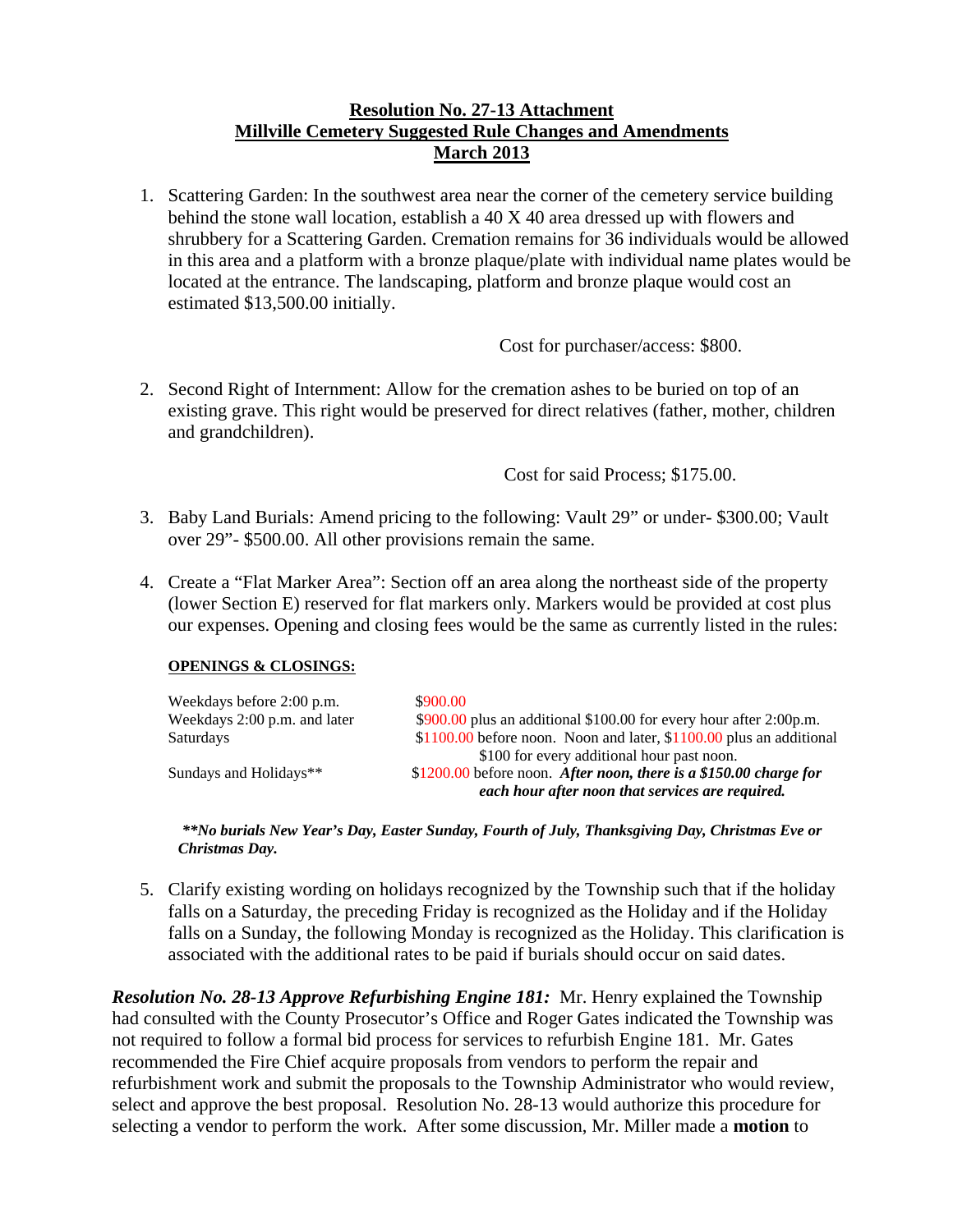adopt Resolution No. 28-13 which was seconded by Mr. Johnson. Upon roll call, all three Trustees voted yes.

## **Resolution No. 28-13 Authorizing the Repair and Refurbishing of Hanover Township Fire Engine 181 (1996 Four Guys Pumper)**

*Whereas*, the Fire Chief has submitted information over the last 5 months about the condition and necessity to repair or replace Fire Engine 181 1996 Four Guys Unit; and

*Whereas,* the Board of Trustees has determined that Fire Engine 181 should be refurbished rather than purchase a new unit at this time; and

*Whereas*, in order to promote efficient operations in the Fire Department, the Board believes refurbishing should occur at the earliest possible time as the Fire Chief deems most appropriate after proposals are sought based upon a general specification for refurbishing said unit; and,

*Whereas*, this process has been reviewed and approved by the County Prosecutor's Office,

# *Now Therefore Be It Resolved by the Board of Township Trustees of Hanover Township Butler County, Ohio*

**Section I**. That the Board of Trustees of Hanover Township authorizes the Fire Chief to shop a general specification for the necessary repairs and refurbishment of the 1996 Four Guys Fire Engine 181 from professional vendors who provide such work. The Fire Chief shall submit said proposals to the Township Administrator for review and approval.

**Section II**. That the Township Administrator is hereby authorized to review, select and approve the best proposal for an amount not to exceed \$55,000.00. Should additional work be needed after the refurbishing starts not identified in the original proposal and recommended by the Fire Chief, the Township Administrator is authorized to approve such additional necessary work not to exceed \$10,000.00 under the scope of this resolution.

The foregoing resolution was adopted in an open public meeting and is a reflection of the official action taken by the Board of Trustees of Hanover Township Butler County, Ohio on the  $13<sup>th</sup>$  day of March 2013.

| <b>Board of Trustees</b> | Vote | Attest:              |
|--------------------------|------|----------------------|
| Fred J. Stitsinger       |      |                      |
| Larry Miller             |      | Elizabeth A. Brosius |
| Douglas L. Johnson       |      | Fiscal Officer/Clerk |

*Resolution No. 29-13 Approve New Rate – Ambulance Inflation Factor:* Mr. Henry explained that an annual adjustment is made to Medicare reimbursements for ambulance service. Organizations may use a recommended inflation factor or calculate the actual cost adjustment. This resolution authorizes the use of the recommended inflation factor of 0.8% for calendar year 2013. After some discussion, Mr. Miller made a **motion** to adopt Resolution No. 29-13 which was seconded by Mr. Johnson. Upon roll call, all three Trustees voted yes.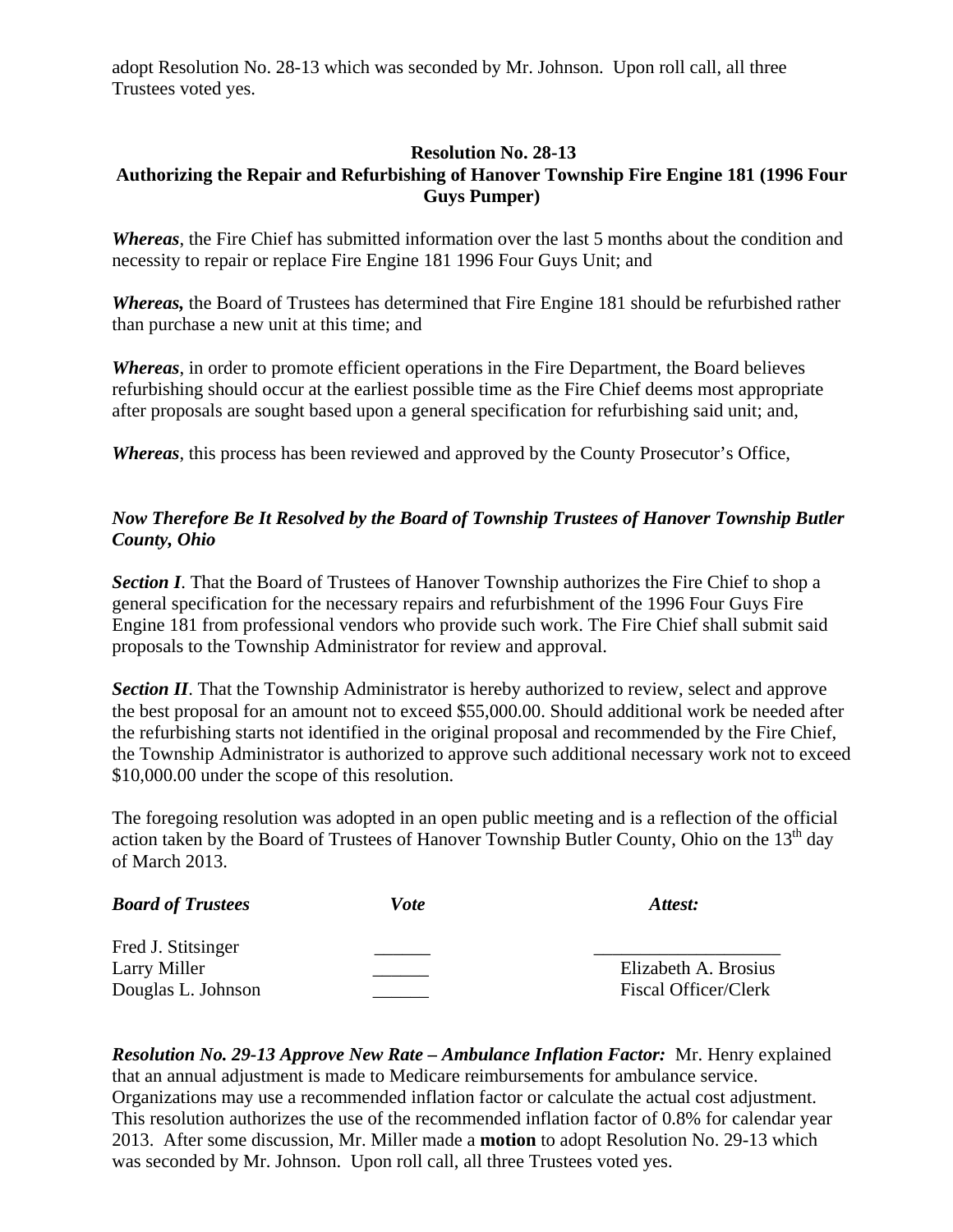## **Resolution No. 29-13**

# **Approving Recommended Annual Ambulance Inflation Factor Increase for Emergency Medical Service Operations Effective Calendar Year 2013**

*Whereas*, the EMS Coordinator and Fire Chief have reviewed a recommendation from MBI Solutions, Inc. (third party billing agency under contract) to adjust ambulance fees based upon an inflation factor of 0.8% for Calendar Year 2013 and concur with said recommendation; and

*Whereas,* this adjustment will assist in recovering increased costs for said operation to help keep the Fire Department on a sound financial basis; and

*Whereas*, in order to promote efficient operations in the Fire Department, the Board believes that the recommended increase is appropriate as presented; and,

## *Now Therefore Be It Resolved by the Board of Township Trustees of Hanover Township Butler County, Ohio*

**Section I**. That the Board of Trustees of Hanover Township accepts the recommendation of the Fire Department and approves the Ambulance Inflation Factor of 0.8% effective Calendar Year 2013 for emergency medical runs.

**Section II**. That the Township Administrator and Fire Chief are hereby authorized to execute said documents associated therewith and forward to MBI Solutions, Inc.

The foregoing resolution was adopted in an open public meeting and is a reflection of the official action taken by the Board of Trustees of Hanover Township Butler County, Ohio on the 13<sup>th</sup> day of March 2013.

| <b>Board of Trustees</b> | <i>Vote</i> | Attest:                     |
|--------------------------|-------------|-----------------------------|
| Fred J. Stitsinger       |             |                             |
| Larry Miller             |             | Elizabeth A. Brosius        |
| Douglas L. Johnson       |             | <b>Fiscal Officer/Clerk</b> |

*Resolution No. 30-13 "Then and Now" Approval:* Mr. Henry explained the routine "housekeeping" nature of this resolution. This resolution covers payments to Speciality Truck, Ohio CAT, David A. Williams & Associates and Harvest Land Company. After some discussion, Mr. Stitsinger made a **motion** to adopt Resolution No. 30-13 which was seconded by Mr. Johnson. Upon roll call, all three Trustees voted yes.

## **Resolution No. 30-13**

## **Approving Purchase Orders and Subsequent Expenditures Provided Under the "Then and Now" Process as Recommended by the Fiscal Officer**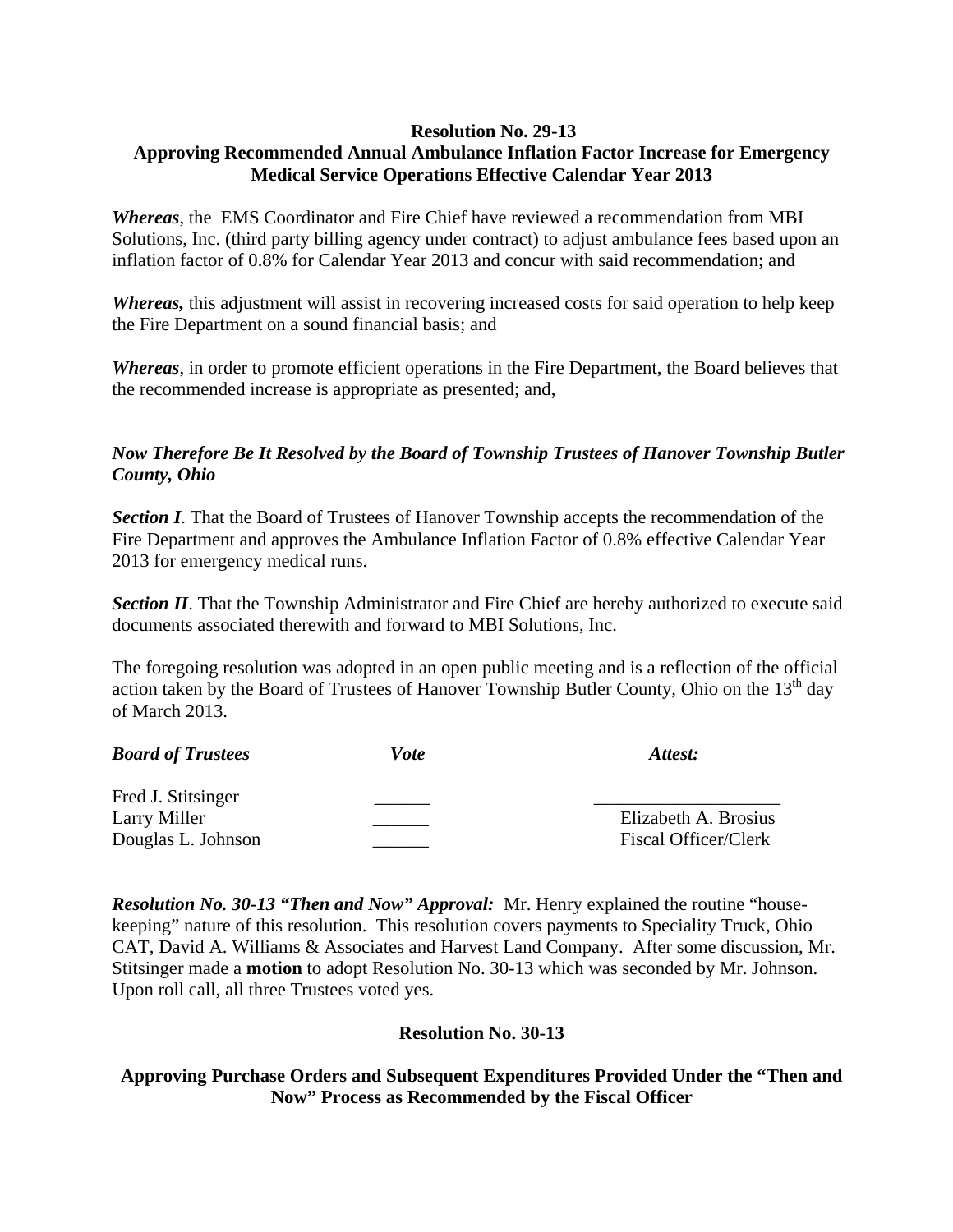*Whereas*, the Fiscal Officer reported on recent "Then and Now" purchase of products and services from Speciality Truck, Ohio CAT, David A. Williams & Associates and Harvest Land Company.; and

*Whereas*, the Fiscal Officer recommends that payment associated therewith be authorized through a "Then and Now" Purchase Order (amounts over \$3,000.00) officially approved by the Board and payment made accordingly; and

*Whereas*, the Board of Trustees concurs with the recommendation of the Fiscal Officer,

## *Be it resolved by the Board of Trustees of Hanover Township Butler County, Ohio*

**Section I.** That to promote sound and efficient fiscal operations for the Township, the following items are hereby approved: \$3,132.99 Speciality Truck Fund 2281; \$13,304.58 Ohio CAT Fund 2011 \$1,000.00, Fund 2021 \$2,000.00, Fund 2141 \$3,000.00, Fund 2231 \$1,500.00, Fund 2031 \$5,804.58; David A. Williams & Associates \$4,130.11 Fund 1000 and \$3,505.94 Harvest Land Company Fund 1000 \$527.18, Fund 2281 \$2,417.93, Fund 2031 \$560.83.

**Section II**. That the Fiscal Officer is authorized to take all necessary steps to process said expenditures and provide payment accordingly.

The foregoing resolution was adopted in an open public meeting and is a reflection of the official action taken by the Board of Trustees of Hanover Township Butler County, Ohio on the  $13<sup>th</sup>$  day of March 2013.

| <b>Board of Trustees</b> | Vote | <b>Attest and Authentication:</b> |
|--------------------------|------|-----------------------------------|
| Fred J. Stitsinger       |      |                                   |
| Larry Miller             |      | Elizabeth A. Brosius              |
| Douglas L. Johnson       |      | Fiscal Officer/Clerk              |

#### *Other New Business*

Mr. Henry asked the Trustees to note correspondence in their meeting packets which included: Butler County Building Permit Reports for February 2013, Ohio Liquor Permit Notice, Snow Removal Communications, Lane Library Bookmobile Schedule, and a *Cincinnati Enquirer* article regarding a lawsuit over annexation/tax payments filed by Deerfield Township against the City of Mason.

Also under other New Business, Mr. Henry reported it appears the City of Hamilton owes Hanover Township revenues from a 1996 annexation agreement. Mr. Henry reported that Mike Tilton, Roger Reynolds and other Auditor's Office staff have spent a significant amount of time researching the matter on behalf of the Township and assisting Mr. Henry in preparing an analysis for the Board. Mr. Henry stated the next step is to review these findings with Roger Gates and, if Mr. Gates concurs with the Auditor's and Administrator's research conclusions, approach the City of Hamilton for payment. Depending on clarification of legal questions involving a TIF agreement, the City of Hamilton may owe Hanover Township over \$65,000. Mr. Henry requested the Board authorize him to proceed and, if necessary, seek legal relief to require compliance with the agreement. The Board authorized Mr. Henry to proceed accordingly.